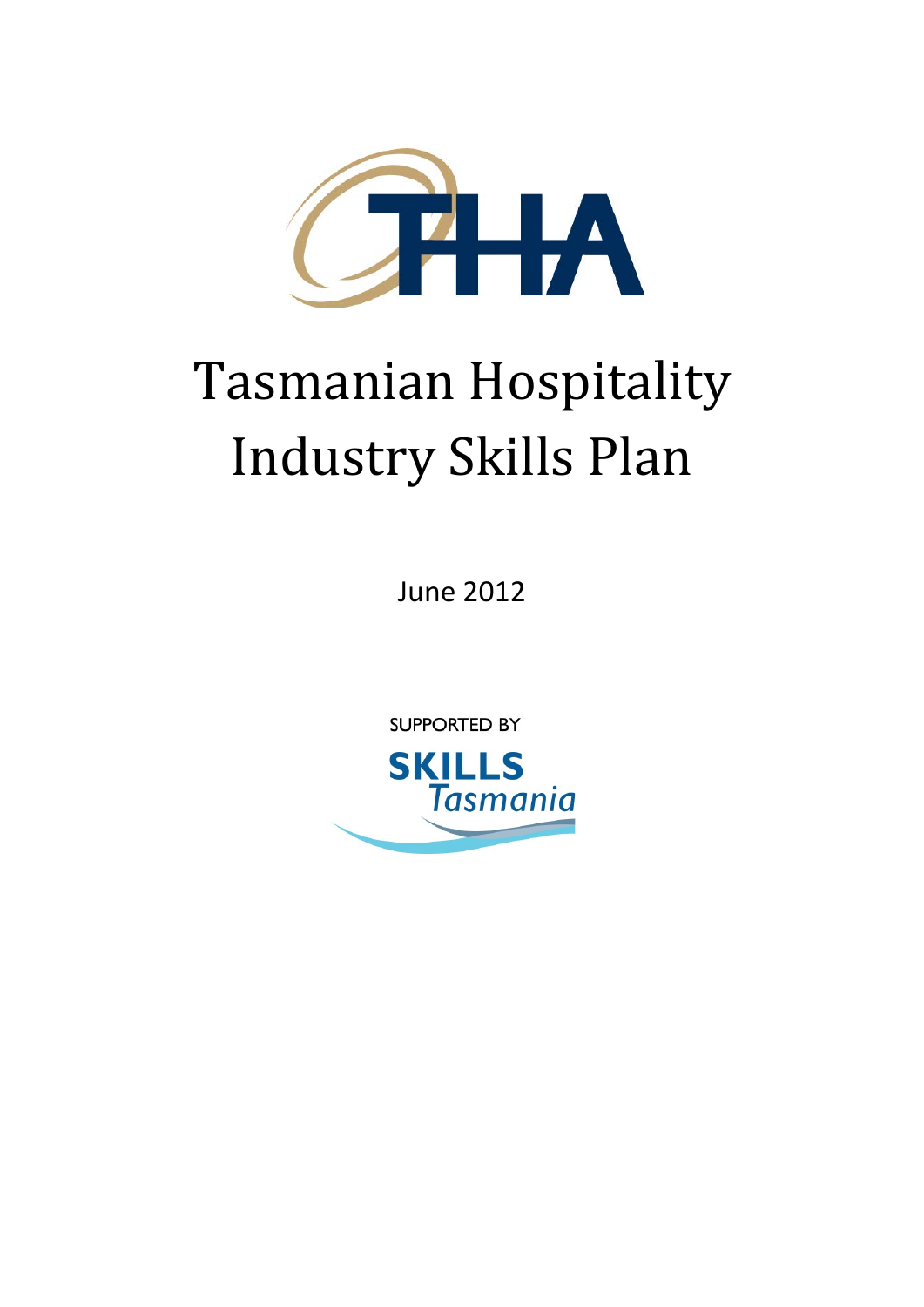## **Contents**

| Foreword                                        | 3  |
|-------------------------------------------------|----|
| <b>Skills Plan Overview</b>                     | 4  |
| Background & Consultation                       | 6  |
| <b>Hospitality Industry Skills Plan</b>         | 9  |
| Focus Area #1 Recruitment Induction & Retention | 10 |
| Focus Area #2 Customer Service                  | 11 |
| Focus Area #3 Career Pathways                   | 12 |
| Focus Area #4 Fostering a Training Culture      | 13 |

Detailed Action Plan

## Definitions

- THA Tasmanian Hospitality Association
- VET Vocational Education and Training
- RTOs Registered Training Organisations
- AACs Australian Apprenticeship Centres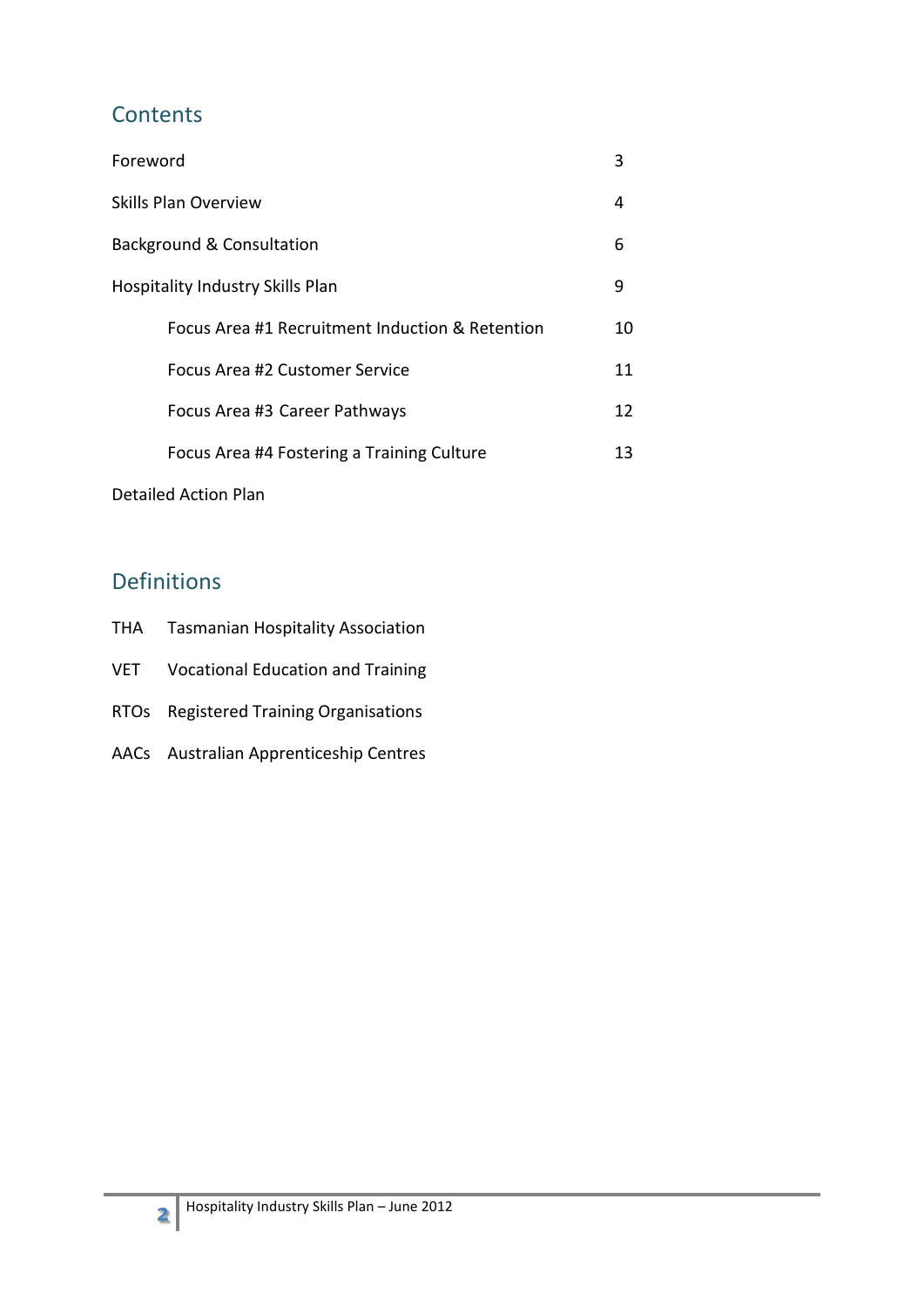## Foreword

The hospitality industry employs approximately 20 000 people<sup>[1](#page-0-0)</sup> is equal to approximately 11% of the Tasmanian workforce. The Tasmanian Hospitality industry is heavily reliant on casual labour with part-time and casual employees making up almost three quarters of the hospitality workforce in Tasmania<sup>[2](#page-2-0)</sup>. The role and contribution of the industry to both the economy and community has gone largely unrecognised which is reflected in the fact that only a small proportion of employees perceive hospitality as a long term career choice.

Given that hospitality is a service based industry, a skilled workforce is a key requirement to ensure quality service delivery to both local and visitor markets. In order to provide quality service employees require access to training which delivers the essential skills and knowledge. Access to training is only one element of the equation, which includes venue owners and operators placing more value on the benefits of training as well as engaging more effectively with training providers to ensure training meets the needs of both the business and the employees.

The hospitality industry is comprised of a broad range of business types delivering vastly different products and levels of service to customers. Tasmania's hospitality industry is made up of almost 2000 businesses<sup>[3](#page-2-1)</sup> with approximately 50% of those employing less than 5 staff. This Industry Skills Plan will identify strategies to assist hospitality business owners and operators to access quality training for themselves and/or their employees regardless of business size.

This Skills Plan identifies priority training areas for Skills Tasmania to support in future funding initiatives.

 <sup>1</sup> ABS, Labour Force, Detailed, Quarterly, Catalogue No. 6291

<span id="page-2-1"></span><span id="page-2-0"></span> $2$  Hospitality Futures, The Hospitality Industry Skill Development Initiative 2011 <sup>3</sup> ABS, Counts of Australian Businesses 2012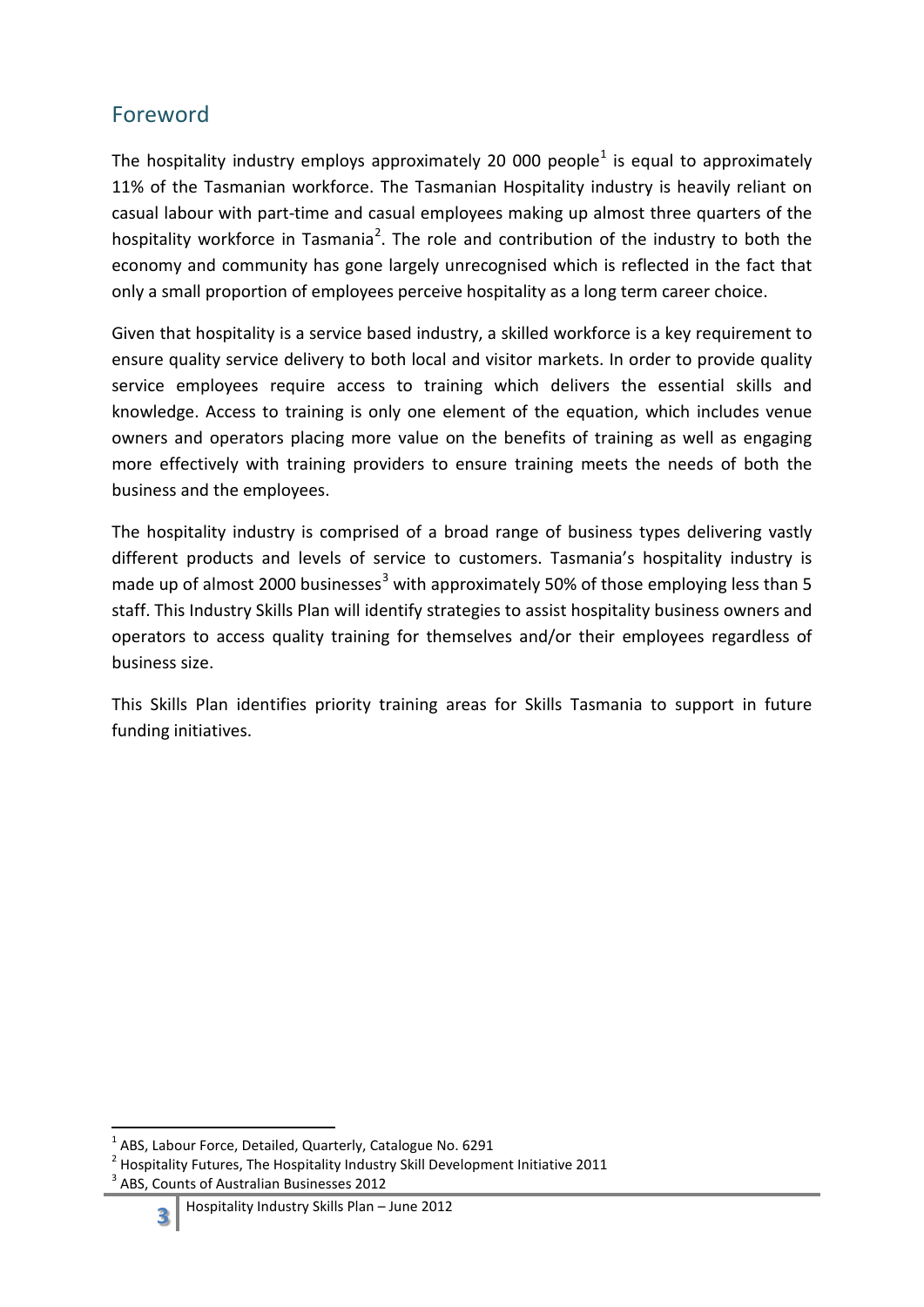## Skills Plan Overview

The Tasmanian Hospitality Association (THA) is the peak employer body for hospitality businesses in Tasmania. The Association is responsible for representing member interests in a range of areas including workforce development.

The recently completed Hospitality Industry Strategic Plan identifies access to skilled labour as being an ongoing issue for many business operators with regional areas suffering greater shortages than the cities. This Skills Plan seeks to identify strategies to assist industry in ensuring access to sufficient numbers of skilled people in order to function at its full potential.

Given that the vast majority of those employed in the hospitality industry are employed on a casual basis combined with the fact that many of these employees do not perceive hospitality as a long term career choice, the industry suffers from relatively high staff turnover.

This Skills Plan will provide a strategic framework to address issues in a holistic manner. Not only will strategies focus on improving perceptions of a career in hospitality but will also seek to mitigate the issues that develop as a result of high staff turnover.

The nature of the industry dictates that there will always be a need for casual employees due to unpredictable trade and the requirements of the Industrial Award. Casualisation and some level of staff turnover will continue to be a factor affecting most hospitality businesses. The Skills Plan will seek to provide hospitality owners and operators with the tools to improve recruitment, selection and induction processes to facilitate more effective recruiting decisions and in house training.

Specifically this Skills Plan supports;

- Promotion of hospitality career pathways to both traditional (students) and alternative sources of labour (migrants and parents returning to work).
- Improving the quality and consistency of training outcomes through collaboration with Skills Tasmania, key industry stakeholders and RTOs.
- Maximise profitability of hospitality businesses by equipping employees with the skills to ensure customer interactions are converted to optimal revenue.
- Improve service standards through sourcing or developing a customer service program which equips hospitality employees with the skills and knowledge required to meet the needs of existing and potential customer groups.
- Facilitate quality recruitment processes and comprehensive induction and in house training programmes.
- Re-establishing Tasmania's reputation for producing internationally recognised hospitality graduates.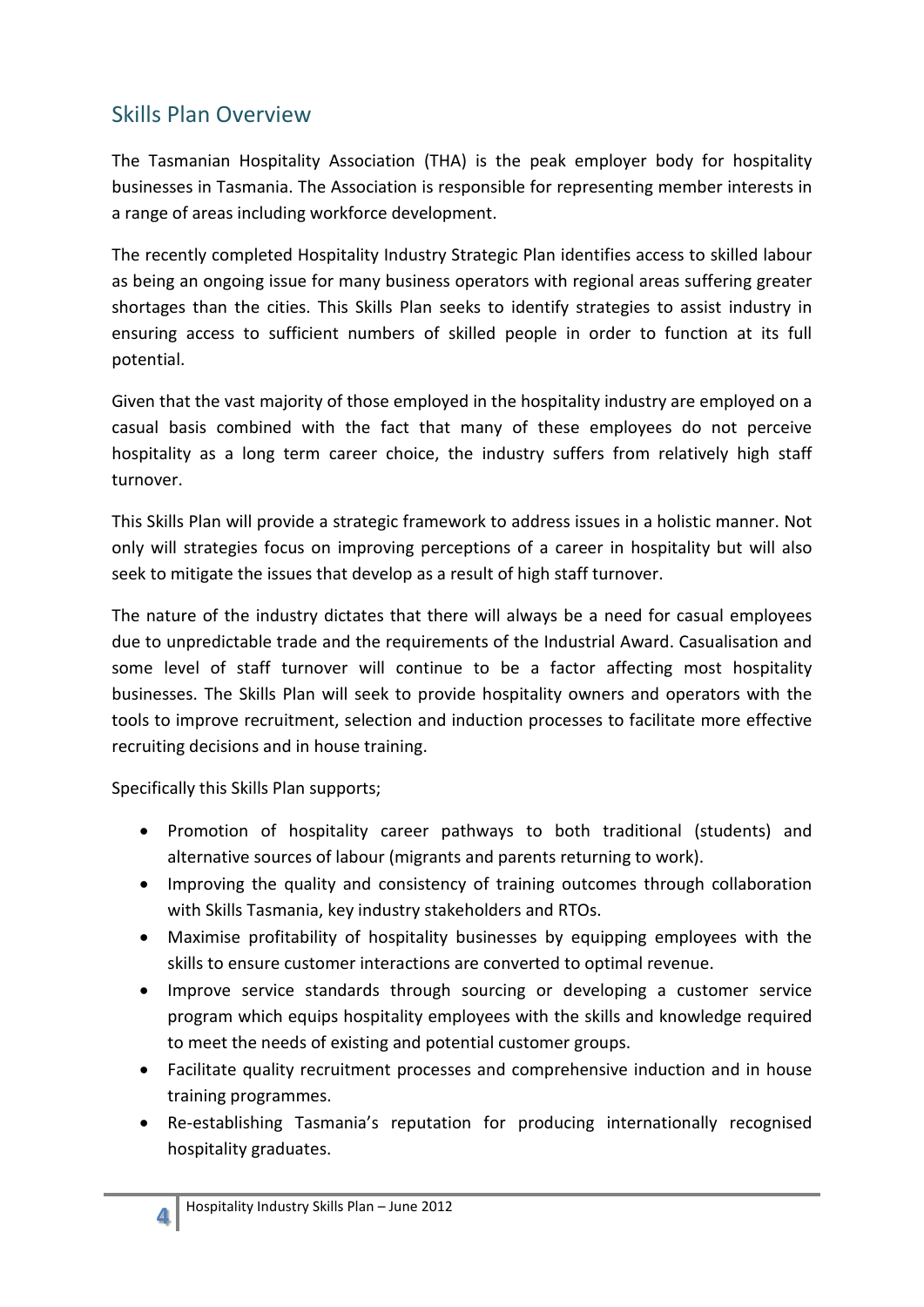The Industry Skills Plan Action Plan outlines the specific actions that have been identified for each theme as well as key stakeholders involved in achieving each action. The Skills Plan will recognise current initiatives underway in addition to recommended initiatives that have not yet been commenced.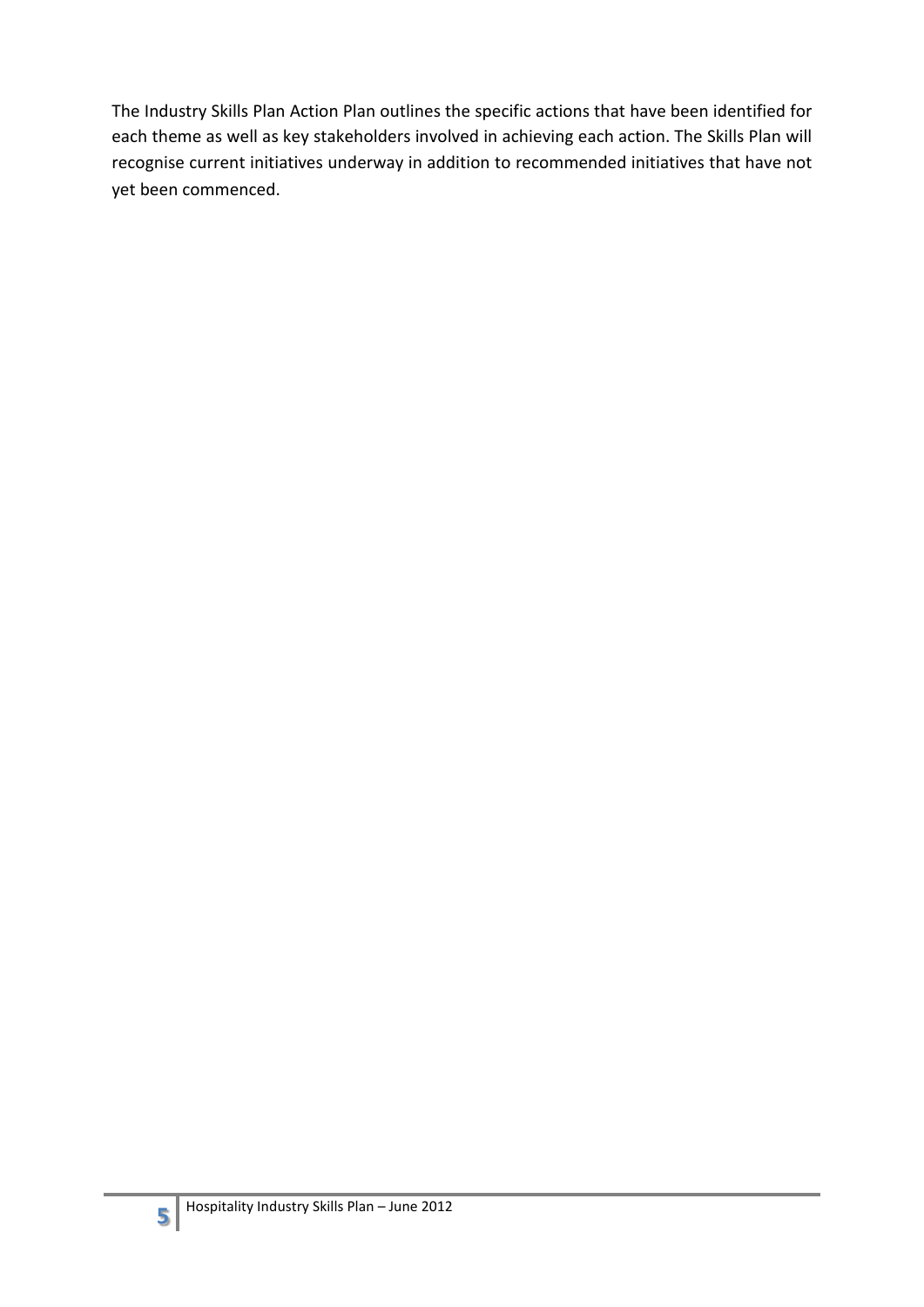## Background and Consultation

This Skills Plan has been developed by the THA on behalf of the Hospitality Industry in Tasmania. The THA has been undertaking workforce development projects for the past 18 months beginning with the Hospitality Futures project in 2010.

Consultation with industry has occurred as part of the workforce development program, the strategic planning process and through an industry skills survey which has provided comprehensive qualitative and quantitative data on the labour market issues being faced by business owners and operators in this industry.

The hospitality industry in Tasmania is characterised by;

- High levels of casual staff (approximately 70%)
- Transient workforce (students and short term employees)
- Relatively high number of new entrants with few barriers to establishing new businesses
- Broad range of business sizes from micro to multi-national companies such as ALH Group (a subsidiary of Woolworths)
- Range of business types offering various levels of service and products
- Traditionally low investment in staff training and development and low perceived value of formal training options for staff
- Informal recruitment and induction processes
- Poor perceptions of hospitality careers by community

The THA as part of the workforce development program are focussed on developing strategic solutions to labour market issues being faced by hospitality business owners and operators. The Industry Skills Survey results highlighted the following;

- Almost two thirds of respondents employ less than 20 people.
- Over half of the respondents use word of mouth advertising to fill employment vacancies.
- 70% of respondents offer some form of in house training.
- 50% of respondents offer only a verbal induction with no supporting information for new employees.
- Over 60% of respondents agree that having an employee trained to support induction processes and in house training would be of benefit, with the caveat that they lack the resources to support this.
- 93% of respondents support promotion of hospitality careers in schools and 78% would participate in such a program.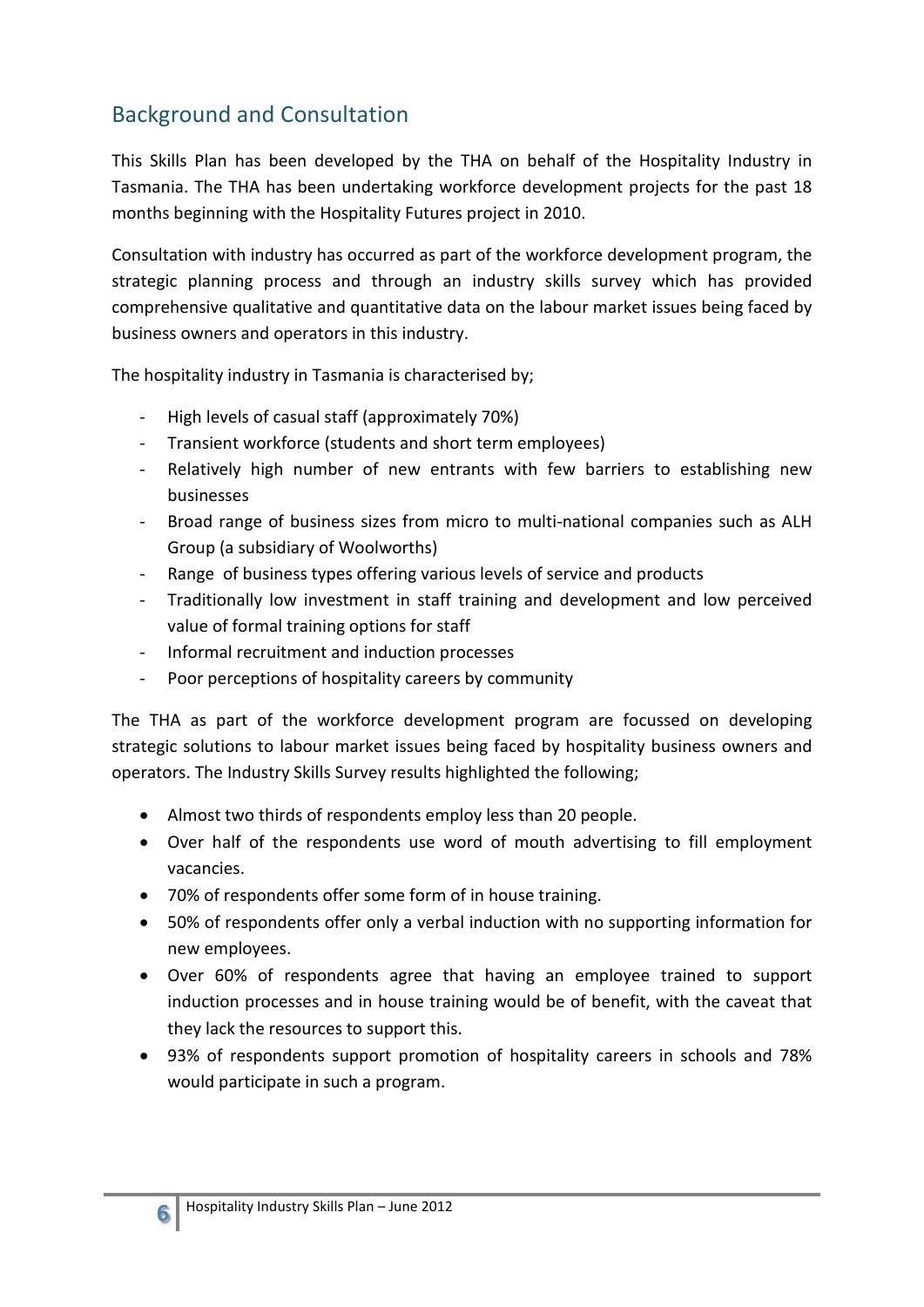- Key labour shortage areas have been identified in the following roles;
	- o Commercial Chefs 43.5%
	- o Food and beverage attendants 27.4%
	- o Managers 27.4%
	- o Trainee/apprentice (front of house) 21%
	- o Supervisors 19%

The survey results support key assumptions that the industry is experiencing shortages across many job roles. The survey results can be found in Appendix I. Previous work completed as part of the workforce development program has highlighted the imperative for an industry wide focus on retention of hospitality employees. An action plan focussing on retention strategies has been developed and can be found in Appendix II.

The following actions have been identified as priority areas for consideration as part of this Skills Plan;

- Attracting, recruiting and retaining employees through workforce development strategies.
- Developing and communicating comprehensive and effective induction and in house training programs for hospitality business owners and operators.
- Promoting career pathways within the hospitality industry to traditional target markets (secondary students) and alternative sources of labour (migrant workers and parents returning to the workforce).
- Identifying opportunities for the industry to source funding for training employees to increase the skills base within the industry and to meet the identified needs of employers.
- Implementing innovative solutions to workforce issues such as an employment portal to advertise job vacancies.
- Facilitating collaboration between industry and training providers to improve the quality and consistency of training provision.

The focus areas identified in this Skills Plan, as one initiative under the Workforce Development Program for the Tasmanian Hospitality Industry, are consistent with work being conducted at a National level by Service Skills Australia (SSA). This is the industry skills council responsible for tourism and hospitality industries in Australia. The *Tourism and Hospitality Workforce Development Strategy* developed by SSA identified five goals for the strategy;

- 1. Enough people to do the work required, to the standard required, to consistently deliver a world class experience
- 2. People employed in the hospitality and tourism industries have the appropriate skills and attributes to deliver a quality experience.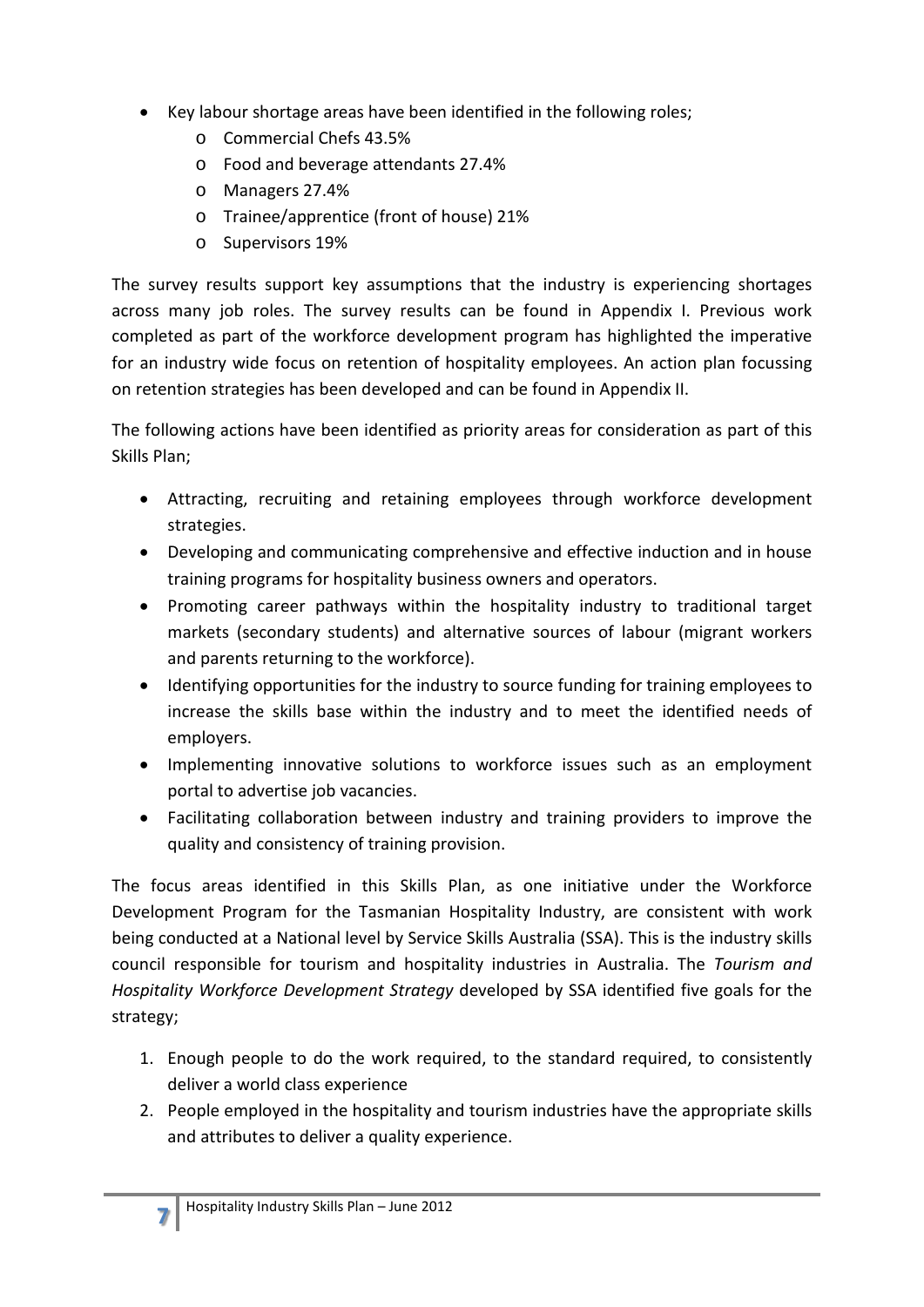- 3. People with experience and expertise are retained within the industry because they have the opportunity to grow and build satisfying careers.
- 4. Businesses in the industry have the right information, management systems and processes in place to maximise the contribution of their people
- 5. The hospitality and tourism industries have structures and mechanisms in place to address future workforce and skill needs on an ongoing basis.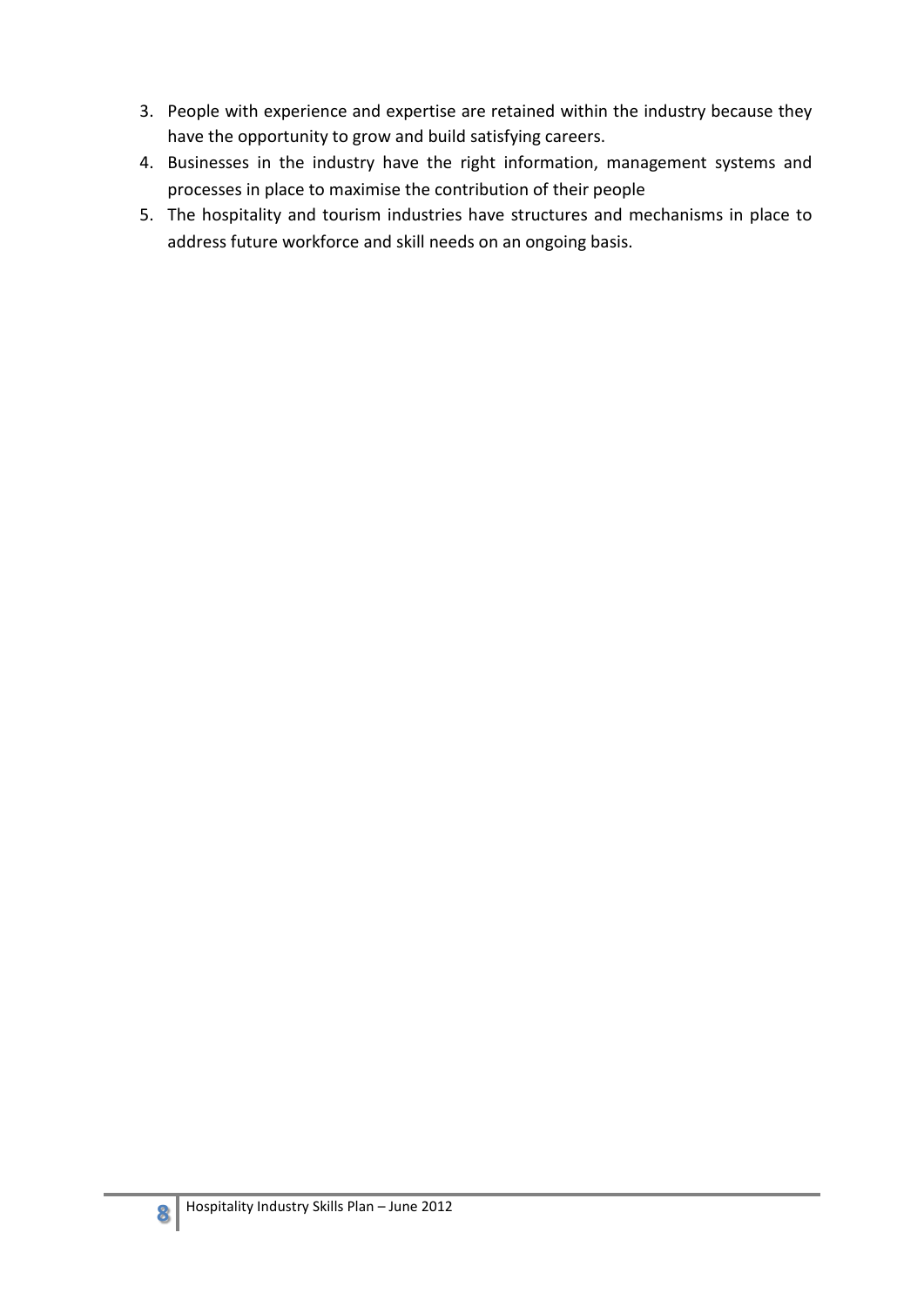## Hospitality Industry Skills Plan

Industry consultation and complementary research highlights the key issues currently being faced in terms of workforce development. The vast majority of employees in the hospitality industry are employed on a casual basis and have little desire to pursue a career in the industry. Employment is generally purely a source of income whilst studying, as a second job or whilst looking for another job in a more desirable field.

Employers are understandably reluctant to invest in such employees and as such the industry suffers from a lack of skilled people. The few dedicated hospitality professionals are generally employed by businesses that are large enough to offer above average remuneration or benefits.

Whilst promoting hospitality careers to potential employees is a vital component of the Skills Plan it would be naïve to believe that this would solve this issue. Community perception of hospitality jobs is that they are low value careers and students are encouraged to use hospitality employment as a means to an end i.e. do it to pay their way through university. It is essential to accept the fact that the hospitality industry will continue to appeal to transient workers and to put in place strategies to assist operators to deal with this issue.

Industry consultation has revealed that many hospitality operators are dissatisfied with the quality and consistency of training delivery by RTOs. Several initiatives have been undertaken to overcome this issue and these are ongoing (Training System Project and Industry and RTO round table discussions). A study into regaining the International Reputation for Hospitality Graduates is also being prepared to investigate what aspects make hospitality training effective.

This Skills Plan will focus on four main strategies including:

- Improving recruitment, induction and retention strategies,
- Building skills to meet the needs of customers (including emerging tourism markets),
- More effective promotion of hospitality career and education pathways into schools,
- Development of a training culture within the hospitality industry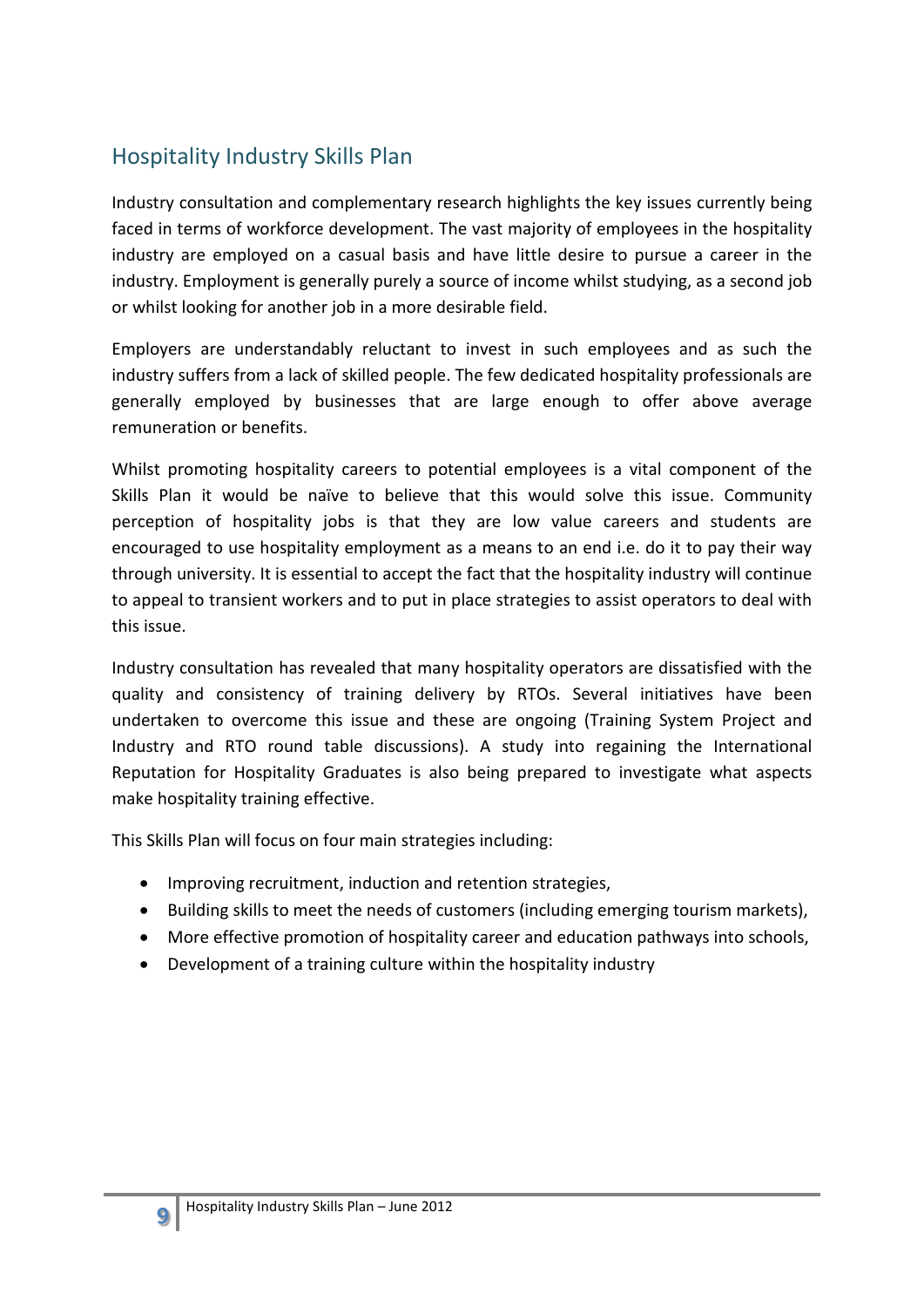#### Focus Area #1 Recruitment Induction & Retention

It is recognised that the hospitality industry will always require some degree of transient labour as part of its workforce. The unpredictable nature of service industries requires that some employees work on a casual basis. Additionally, those who use hospitality as a source of income while studying will continue to require such employment options.

In order to address this issue there needs to be dual focus on building the capacity of businesses to adopt comprehensive in house training combined with more formalised recruitment processes.

Survey results showed that many businesses conduct recruiting via word of mouth advertising with few utilising Job Services Australia (JSA) Providers or Recruitment Companies. Cost of Recruitment Companies is one barrier to accessing this service however, a quality Recruitment Company should be worth the cost to businesses. Ad hoc recruitment practices can result in poor recruitment decisions which in turn drive turnover. Additionally informal recruitment can result in unsuitable individuals performing service roles, which has broader effects on both local and visitor experiences.

New employees are also informally inducted into organisations in many cases, with a lesser number of businesses utilising a structured and documented induction process. Not only does this create issues in demonstrating compliance it creates role ambiguity for new employees who must rely on memory to understand company policies, practices and procedures. This in turn drives staff turnover and sometimes substandard service delivery.

A comprehensive program which promotes the benefits of effective recruitment and induction processes combined with the tools to develop these within businesses would be a logical starting point for industry to address this common concern.

Attrition rates from Commercial Cookery trainees has been an ongoing concern for industry for some time with Commercial Cookery apprentices having the highest attrition rate with 39% of apprenticeships being cancelled within the first twelve months. The THA is supporting Jobnet in applying for DEEWR funding to provide mentoring support specifically to first year apprentices. Additionally the THA will investigate the feasibility of establishing a pilot program for School Based Apprenticeships to improve attrition rates by completing the first and second year requirements whilst still at secondary school.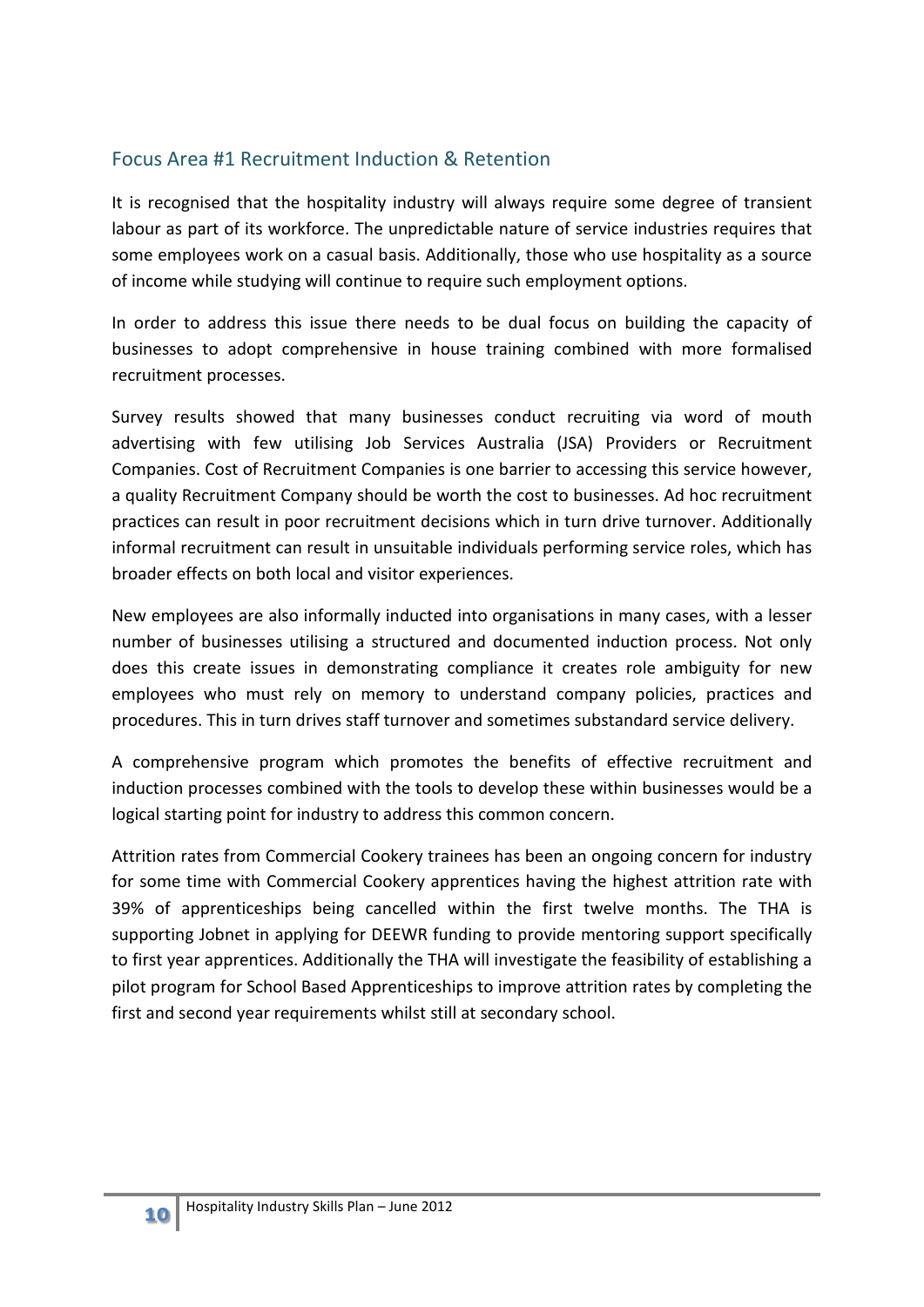## Focus Area #2 Customer Service

All employees working in the hospitality industry are required under the Liquor Licensing Act 1990 to hold a Responsible Service of Alcohol certificate. Whilst this is a necessity given Duty of Care requirements, the actual concept of customer service is forgotten amongst the compliance issues. A holistic approach to training requirements for those working in the hospitality industry would be justified particularly in terms of building "soft" skills such as customer service.

Consultation revealed that a large number of business operators struggle to find and keep individuals with a customer service focus. The recent push into Asia to attract the Chinese and Indian visitor market to Tasmania is likely to exacerbate this issue.

Industry are seeking a basic customer service program such as the From the Outside Looking In (FTOLI) program or the Aussie Host program that ran successfully for many years. The issue facing the vast majority of the industry is declining revenue and a less than ideal economic climate is severely affecting their ability to pay for staff training.

The THA believes that as the peak body it is part of our role to source or develop a program that meets both current and future industry needs around customer service delivery. In order to develop a professionalism and service culture within the industry, employees need to be given the opportunity to learn such skills in a supportive environment. The benefits of such a program are improved standards of product and service delivery which will improve profitability of hospitality businesses through positive word of mouth advertising and return patronage. Additionally skilled staff will be more productive and will have the capacity to generate increased revenue through more effective interactions with customers.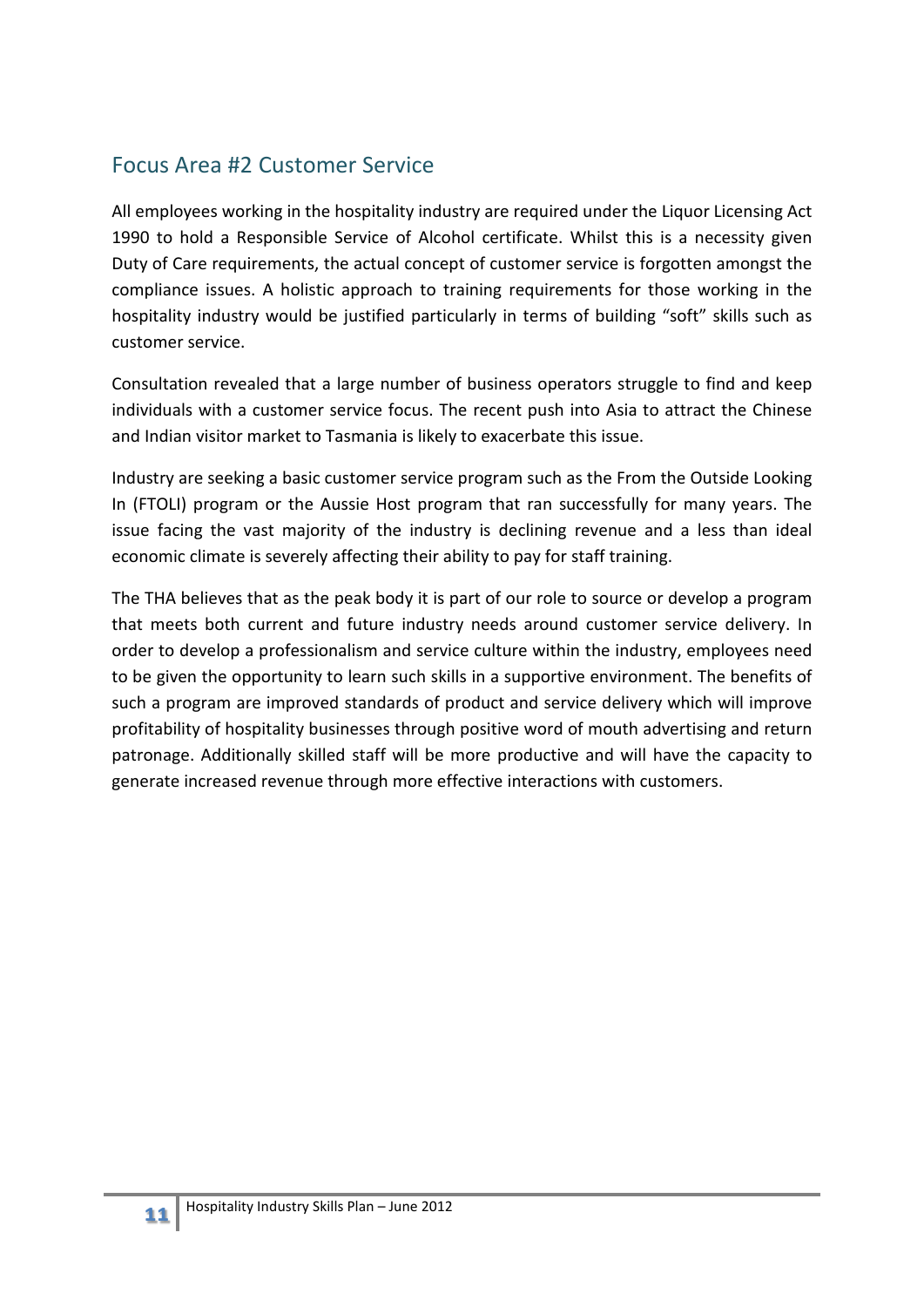#### Focus Area #3 Career Pathways

Hospitality employers are acutely aware of the lack of people who perceive the industry as a valid and long term career choice. Community perceptions of working in a service industry also contribute to the issue. A key target market for hospitality employees has been and will continue to be secondary school students.

The primary influence on students' career pathway decisions are based on background factors such as social class, personal interests and their own self efficacy, so much so that the opportunities to make rational decisions can be limited by such factors<sup>[4](#page-2-0)</sup>. In order to overcome this, efforts need to be made to provide greater support and more positive experiences and information to potential employees. The THA is currently working closely with partnership brokers to develop frameworks for ongoing communication between industry and schools in order to facilitate this.

Currently the hospitality industry in Tasmania lacks any formal materials which can be used to promote hospitality careers. This makes it challenging for an industry who have demonstrated a willingness to speak to students about hospitality careers when there is a lack of consistent and accurate resources available.

Development of current, appealing and informative resources to provide to students is a strategy to educate parents about the career options available to their child if hospitality is the industry they wish to work in. In particular the pathway between VET and tertiary education or articulation is an important tool to encourage parents to support students in pursuing hospitality careers.

 <sup>4</sup> Theorising Occupational Decision Making, A Longitudinal Study of Hospitality Training in Schools, Dr Terri Simpkin, 2011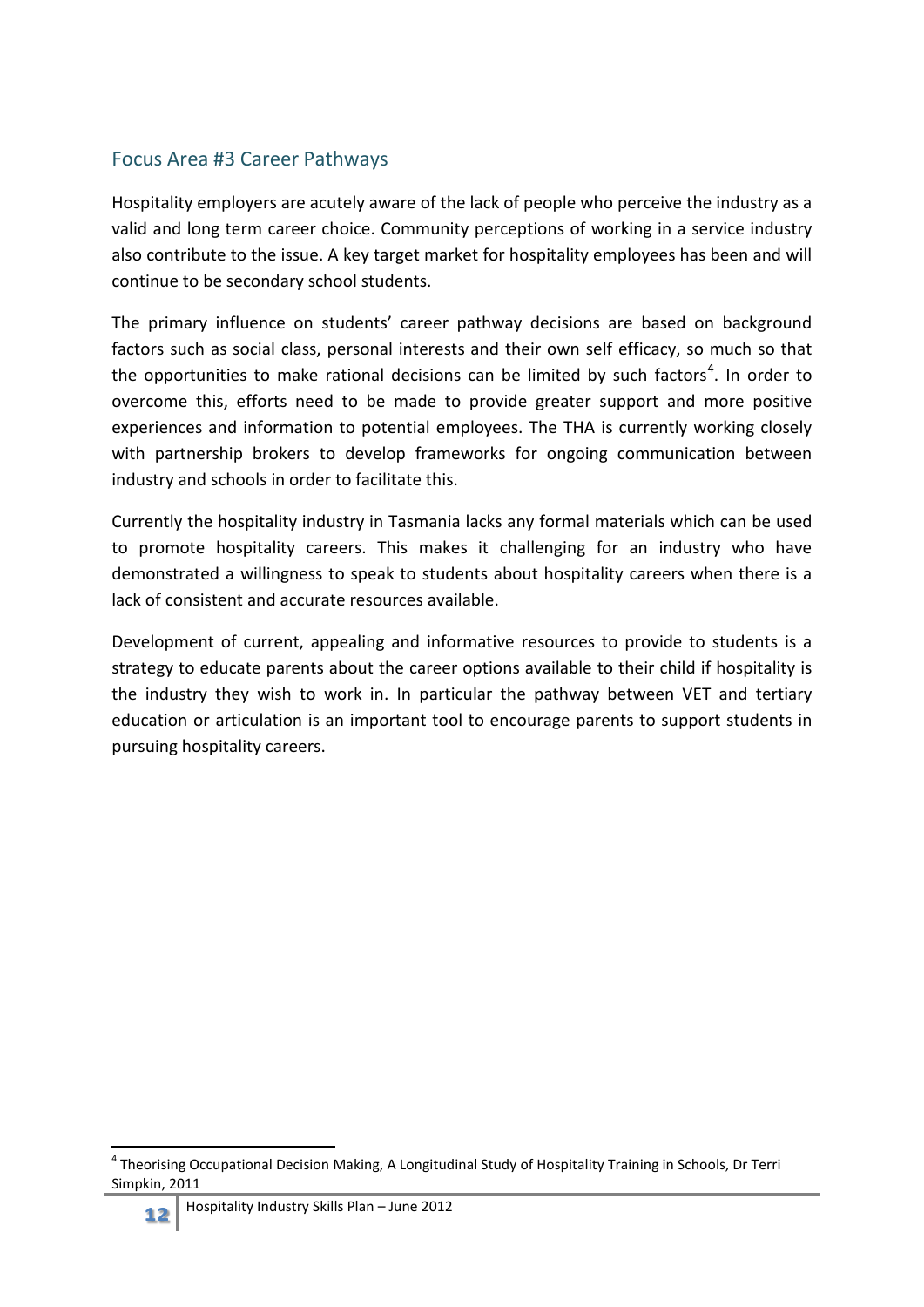## Focus Area #4 Fostering a Training Culture

In order to both attract and retain a highly skilled hospitality workforce there needs to be a focus on fostering a culture that values training and development of employees. The provision of training and development opportunities to hospitality employees is essential if the industry is to be perceived as a quality, long term career.

In order to foster a training culture there are several barriers that need to be overcome;

- Perceived lack of quality and consistency of training outcomes
- Communication and demonstration of the benefits of quality training provision both accredited and non-accredited (external or in house) training programs
- Understanding by industry that training is an investment not a cost and should result in a return by having more productive employees delivering higher quality products and services

In order to overcome the above barriers the industry will need to take ownership of training within their venue. Formal and consistent inductions are critical to ensure all employees are aware of the expectations of the business and its customer requirements.

Development of a skill set that includes recruitment, induction and staff training would be of benefit to businesses by equipping employer nominated employees with the skills and knowledge required to create a training culture. It is envisioned that many businesses would offer this training to an existing employee who would become the Training Champion. This individual would need to be equipped with intimate knowledge of the business and this role could be used as a career development and retention initiative. Depending on business size the individual would undertake this function as part of their existing role or may be a role in itself.

It is widely acknowledged and has been identified through consultation for the Hospitality Industry Strategic Plan that due to the small size of many businesses, owners and operators lack the time and resources to effectively induct new staff or to support trainees and apprentices. This has quite serious consequences in terms of Workplace Health and Safety issues. Additionally the quality and consistency of training outcomes can be improved through greater engagement from workplaces in terms of supporting on the job training. Often this lack of engagement in on the job training is due to insufficient understanding from managers and supervisors of their role in training provision.

The Training System Project acknowledged this issue and through workshops and the development of a Best Practice Guide for training in hospitality the THA and Skills Tasmania have been working to address this gap. To enhance the effectiveness of this project it would be suggested that as part of the proposed skill set some selected training and assessment units are delivered from the Training and Assessment Package.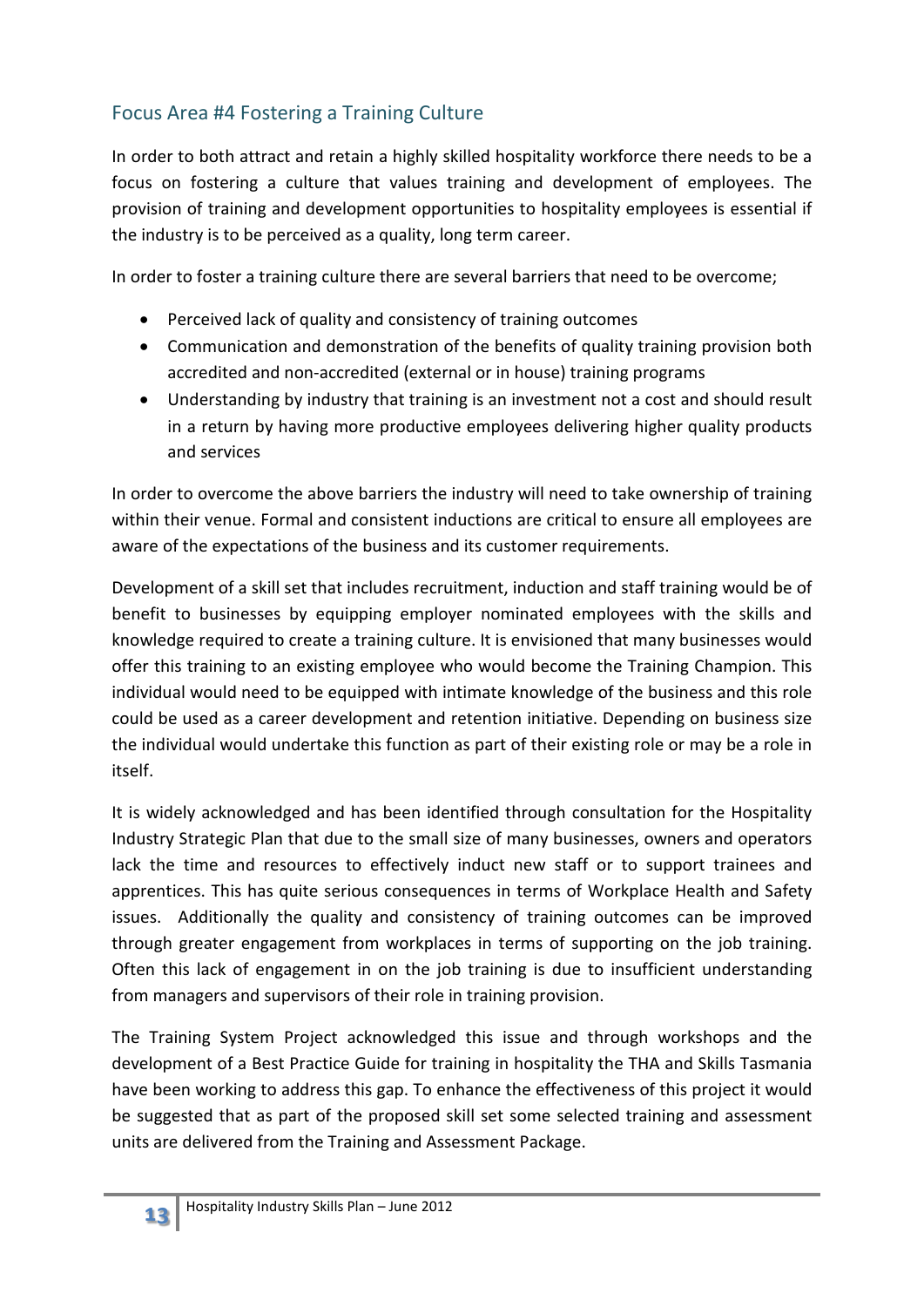Further to this project round table discussions have been held with industry and RTOs to discuss the common issues and to develop strategic responses to overcome these. This group will form the basis of an industry reference group which will hold regular meetings to discuss progress on dealing with current issues as well as to communicate any other issues as they may arise.

A suitably skilled individual within an organisation would also be capable of conducting organisational training needs analyses to determine skills gaps and to source appropriate training solutions to these gaps. This function could also become a service offered by the Industry Body to micro businesses that lack the volume of staff to warrant a Training Champion.

Much of the frustration around competency of hospitality graduates can be attributed to the flexibility in the units which make up a qualification. For example a person holding a Certificate IV in Hospitality may not have completed any food and beverage units as part of their qualification but the employer has an expectation that an individual holding a hospitality qualification would have these competencies. Undertaking a training needs analysis as part of the induction process would prevent employers making assumptions about an individual's skills based on their qualification alone.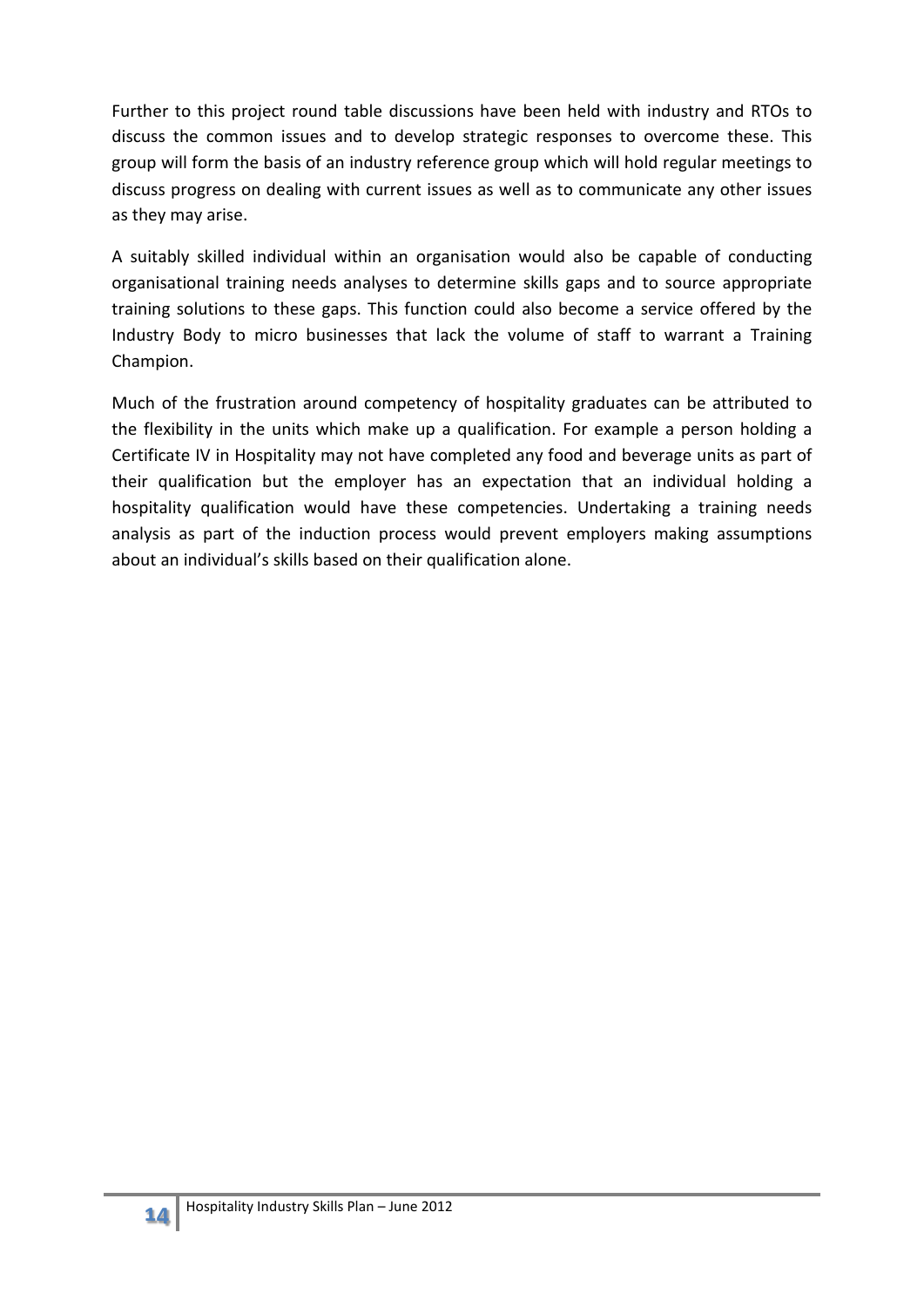# Detailed Action Plan

| <b>Action</b>                                                      | <b>Focus Area</b><br><b>Addressed</b> | <b>Stakeholders</b>             | <b>Priority</b> | <b>Timeframe</b>           | <b>Requires</b><br>funding (or<br>resourced<br>from current<br>project)? |
|--------------------------------------------------------------------|---------------------------------------|---------------------------------|-----------------|----------------------------|--------------------------------------------------------------------------|
| <b>Feasibility study into regaining Tasmania's</b>                 | 2, 3 & 4                              | <b>THA</b>                      | High            | <b>July 2012</b>           | Possibly<br>Could be included                                            |
| reputation for internationally recognised<br>hospitality graduates |                                       | <b>DEDTA</b><br>Skills Tasmania |                 | (Currently<br>undertaking) | in marketing                                                             |
| Determine characteristics of effective training                    |                                       | <b>Tasmanian Polytechnic</b>    |                 |                            | budget for new                                                           |
| providers                                                          |                                       | The Skills Institute            |                 |                            | TasTafe entity                                                           |
| Outline key focus areas according to industry                      |                                       |                                 |                 |                            |                                                                          |
| consultation                                                       |                                       |                                 |                 |                            |                                                                          |
| <b>Industry Reference Group for VET and RTO</b>                    | $\overline{4}$                        | <b>THA</b>                      | High            | Ongoing                    | <b>No</b>                                                                |
| discussions                                                        |                                       | <b>RTO</b>                      |                 | (Currently                 |                                                                          |
| Continuous improvement for RTO and industry                        |                                       | Industry                        |                 | undertaking)               |                                                                          |
| Overcome barriers to training                                      |                                       | representatives                 |                 |                            |                                                                          |
| Ensure training delivered is meeting industry needs                |                                       | Skills Tasmania                 |                 |                            |                                                                          |
|                                                                    |                                       | <b>AACs</b>                     |                 |                            |                                                                          |
| <b>Hospitality Industry Employment Portal</b>                      | 1&3                                   | <b>THA</b>                      | High            | <b>July 2012</b>           | <b>Resourced from</b>                                                    |
| Information on hospitality careers                                 |                                       | <b>DEDTA</b>                    |                 | (Currently                 | current project                                                          |
| Training requirements and pathways                                 |                                       | <b>JSA</b>                      |                 | undertaking)               |                                                                          |
| Positions vacant                                                   |                                       | <b>Recruitment Agencies</b>     |                 |                            |                                                                          |
| Individuals seeking employment (through JSAs)                      |                                       |                                 |                 |                            |                                                                          |
|                                                                    |                                       |                                 |                 |                            |                                                                          |